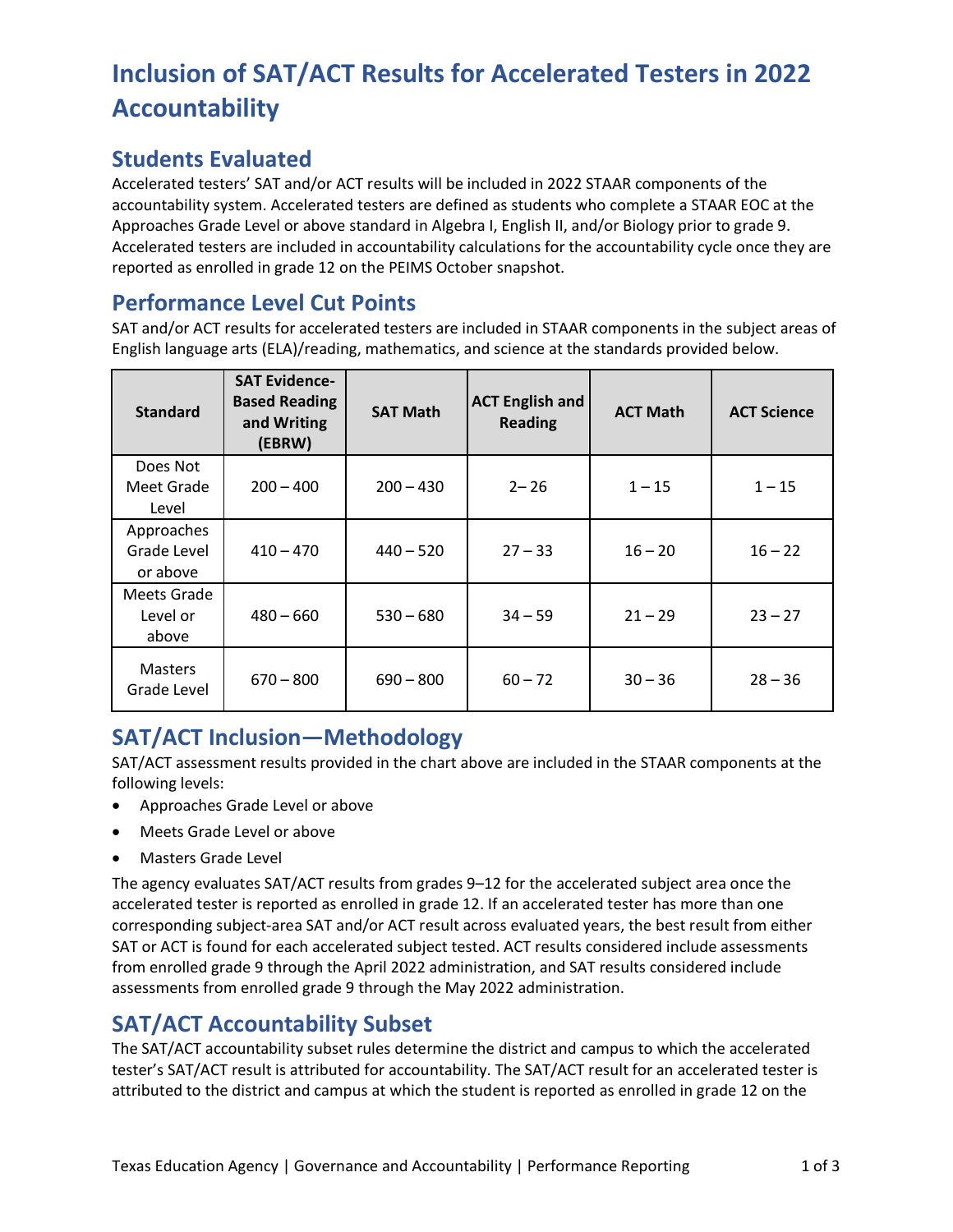# **Inclusion of SAT/ACT Results for Accelerated Testers in 2022 Accountability**

TSDS PEIMS October snapshot for that accountability cycle. SAT/ACT results are attributed to that campus without regard to the campus at which the student took the corresponding STAAR EOC before grade 9 or the enrolled campus at the time of SAT/ACT administration.

## **Inclusion of Accelerated Testers Examples**

## **Example 1**

In spring 2017, student A is enrolled at Elm Middle School in Elm ISD, takes the Algebra I EOC in grade 7, and achieves the Meets Grade Level standard. The student takes no other EOC assessments prior to grade 9. Student A is reported as enrolled in grade 12 at Elm High School on the October 2021 TSDS PEIMS snapshot. Student A has two SAT Math results and one ACT Math result. All results are between fall 2018 and May 2022. The best mathematics result is an August 2020 SAT administration; that result is selected and included in the 2022 accountability calculations for Elm High School and Elm ISD.

### **Example 2**

In spring 2019, student B is enrolled at Oak Middle School in Oak ISD, takes the English II and Biology EOCs in grade 8, and achieves the Masters Grade Level standard on both assessments. Student B takes accelerated coursework and is reported as enrolled in grade 12 at Elm High School on the October 2021 TSDS PEIMS snapshot. Student B has one SAT Evidence-Based Reading and Writing (EBRW) result and one ACT Science result. Both results are between fall 2019 and May 2022. Both the SAT EBRW and ACT science results are included in the 2022 accountability calculations for Elm High School and Elm ISD.

### **Example 3**

In spring 2018, student C is enrolled at Elm Middle School in Elm ISD, takes the Algebra I EOC in grade 8, and achieves the Approaches Grade Level standard. The student takes no other EOC assessments prior to grade 9. Student C is reported as enrolled in grade 12 at Elm High School on the October 2021 TSDS PEIMS snapshot. Student C has no SAT or ACT mathematics result between fall 2018 and May 2022. There are no results to include in STAAR performance calculations. Student C is included as a nonparticipant in the 2022 Closing the Gaps domain mathematics participation calculations for Elm High School and Elm ISD. When released later this spring, Chapter 4 of the *2022 Accountability Manual* will provide additional information on participation calculations.

## **FAQs**

**1. How were students identified as accelerated testers and attributed to my district's final listing?**

Final 2022 Accelerated Testers Student Listings use the 2021–22 PEIMS October Snapshot enrollment data for final 2022 accelerated testers assignments. The student is attributed to the district/campus at which the student was reported as enrolled.

#### **2. Can you provide an example of how accelerated testers are included in participation calculations?**

Smith High School has 376 students enrolled in an Algebra I course in spring 2022. The campus also has 100 accelerated seniors who took the Algebra I EOC prior to grade 9.

The mathematics participation denominator for Smith High School is 476 (376 Algebra I EOC plus 100 accelerated mathematics seniors).

Smith High School had 373 scored Algebra I EOC results and three students coded absent. 90 accelerated seniors had an SAT or ACT mathematics result before graduating. Ten accelerated seniors had no SAT or ACT mathematics result on file.